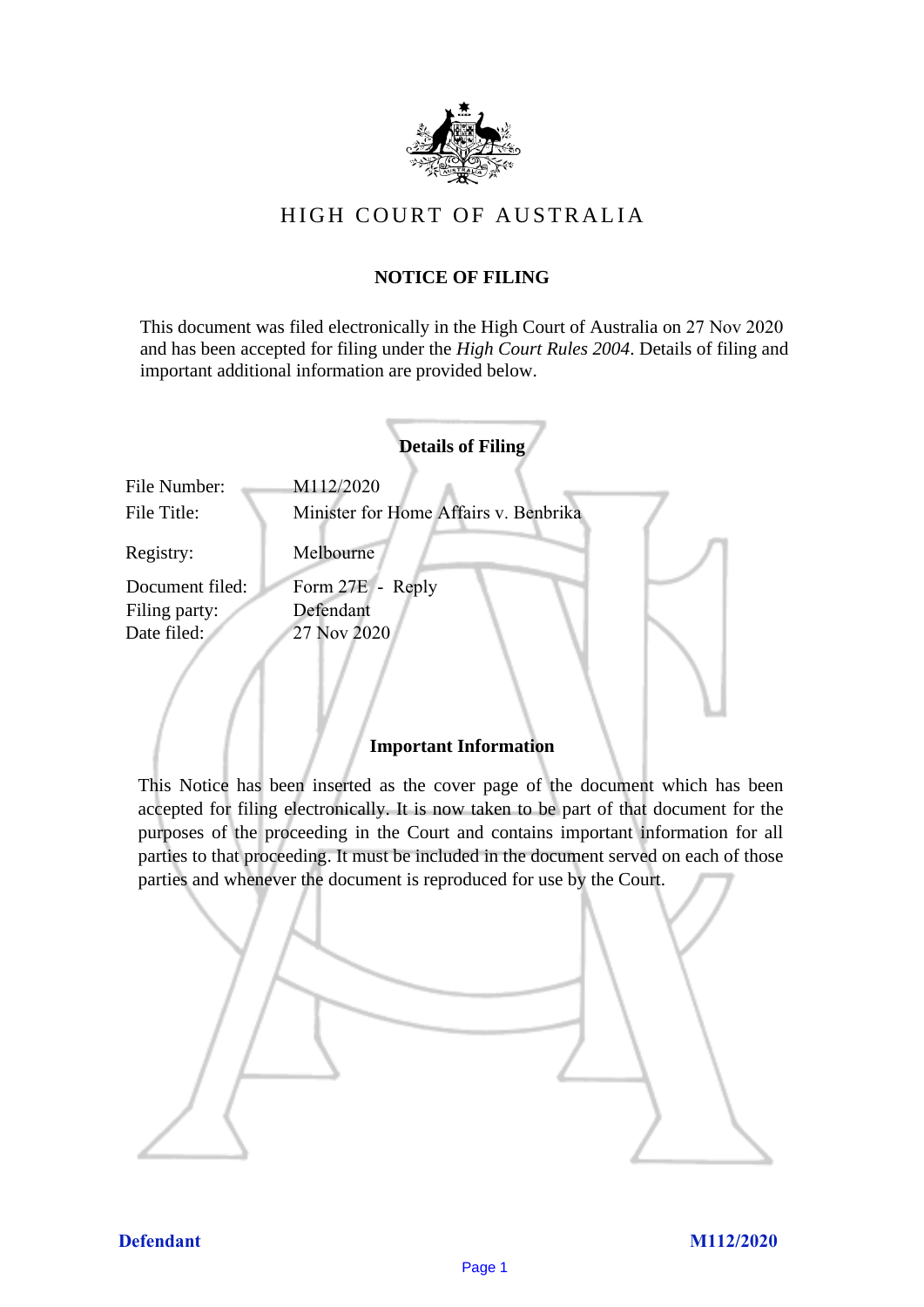# **IN THE HIGH COURT OF AUSTRALIA** IN THE HIGH COURT OF AUSTRALIA **MELBOURNE REGISTRY** NO M 112 OF 2020 DEFINITION CONTRACT OF AUSTRALIA<br>
M112 DE HEADER<br>
MINISTER FOR DOME AFFAIRS<br>
ABDUL NACER ENERGIA<br>
ABDUL NACER ENERGIA<br>
ABDUL NACER ENERGIA<br>
ABDUL NACER ENERGIA<br>
ENERGIA<br>
ATTORNEY-GENERAL OF THE COMMONWEALTH<br>
Intervation<br>
I

# **BETWEEN: MINISTER FOR HOME AFFAIRS** BETWEEN: MINISTER FOR HOME AFFAIRS

Applicant Applicant

**AND: ABDUL NACER BENBRIKA** AND: ABDUL NACER BENBRIKA

Respondent Respondent

# **ATTORNEY-GENERAL OF THE COMMONWEALTH** ATTORNEY-GENERAL OF THE COMMONWEALTH

Intervener Intervener

### **RESPONDENT'S REPLY**  RESPONDENT'S REPLY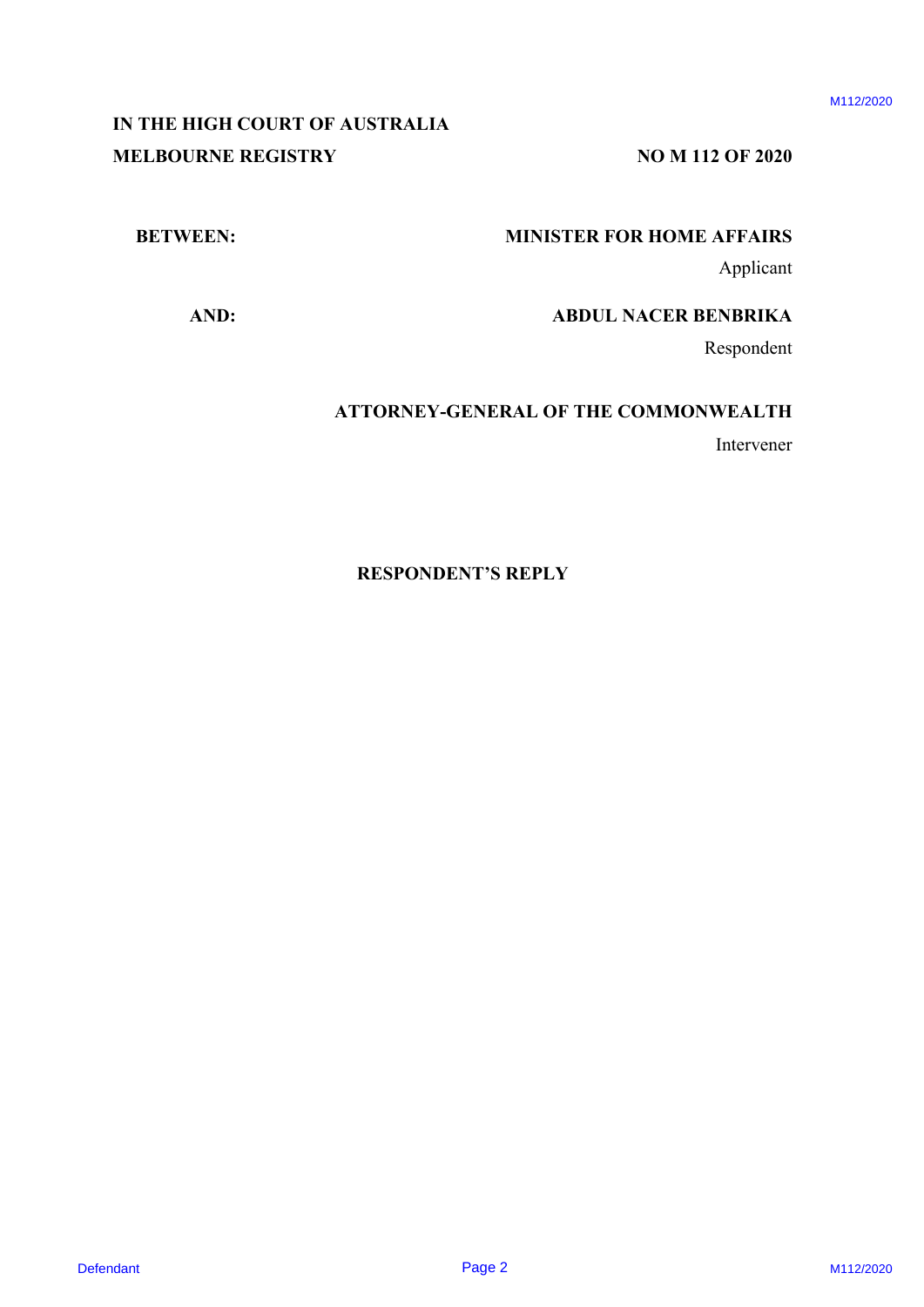# **PART I FORM OF SUBMISSIONS** PART I FORM OF SUBMISSIONS

1. These submissions are in a form suitable for publication on the internet. These submissions are in <sup>a</sup> form suitable for publication on the internet.

# **PART II REPLY** PART II REPLY

### **A. Principle derived from** *Lim* Principle derived from Lim A.

- 2. The parties join issue on the meaning and consequences of *Lim*. <sup>1</sup> The Commonwealth's The parties join issue on the meaning and consequences of Lim.' The Commonwealth's argument that a Ch III court can be given the power to imprison a person so long as that argument that <sup>a</sup> Ch III court can be given the power to imprison <sup>a</sup> person so long as that imprisonment is for a reason other than that the person has breached the law (i.e, otherwise than as punishment for a breach of the law) [**Cth [22]**] should be rejected. otherwise than as punishment for <sup>a</sup> breach of the law) [Cth [22]] should be rejected. 2.
- 10 10 20 20 3. *First*, the Commonwealth claims that its approach does not elevate the distinction First, the Commonwealth claims that its approach does not elevate the distinction between punitive and protective detention [**cf Cth [23]**], but plainly it does so. To use the between punitive and protective detention [ef Cth [23]], but plainly it does so. To use the Commonwealth's own words, detention that is "directed to a purpose other than to punish Commonwealth's own words, detention that is "directed to a purpose other than to punish for a breach of the law ... will not intersect with the 'general proposition' from *Lim*" and, on this telling, can validly be done either by a court or by the executive. The Commonwealth claims to accept the "general proposition" in *Lim* that "the power to order Commonwealth claims to accept the "general proposition" in Lim that "the power to order that a citizen be involuntarily confined in custody is … part of the judicial power of the that a citizen be involuntarily confined in custody is ... part of the judicial power of the Commonwealth entrusted exclusively to Ch III courts",<sup>2</sup> but it can scarcely be seen to do so [**cf Cth [21]**]. It confines that general proposition to a single application: subject to the so [ef Cth [21]]. It confines that general proposition to <sup>a</sup> single application: subject to the "ordinary principles governing the separation of powers", both the executive and the "ordinary principles governing the separation of powers", both the executive and the judiciary may imprison a citizen so long as it is not for a breach of the law [Cth [22]]. That the Commonwealth undermines *Lim* is clear from its criticism of Gummow J's analysis, which it says "turned on" one of the classic statements in *Lim* [**Cth [43]**]. analysis, which it says "turned on" one of the classic statements in Lim [Cth [43]].**PART 1** FORM OF SUBMISSIONS **Example 19** and the state of the state of the state of the state of the state of the state of the state of the state of the state of the state of the state of the state of the state of the st
	- 4. *Second*, **Cth [19]** mischaracterises the critical passages in *Lim* by seeking to distinguish Second, Cth [19] mischaracterises the critical passages in Lim by seeking to distinguish a "statement" and a "conclusion". The two quotations contain the plurality's explication a "statement" and <sup>a</sup> "conclusion". The two quotations contain the plurality's explication of a single principle.<sup>3</sup> That principle is that imprisonment of a citizen is penal or punitive and must be imposed by court order for a breach of the law. and must be imposed by court order for <sup>a</sup> breach of the law.
	- 5. *Third*, **Cth [22]-[23]** treat imprisonment for breach of the law as the hallmark of Third, Cth [22]-[23] treat imprisonment for breach of the law as the hallmark of punishment, such that imprisonment for anything else is, by definition, not punishment. punishment, such that imprisonment for anything else is, by definition, not punishment.

<sup>30</sup> 30

 $1$  (1992) 176 CLR 1.

<sup>&</sup>lt;sup>2</sup> (1992) 176 CLR 1 at 28 (Brennan, Deane and Dawson JJ). N

<sup>&</sup>lt;sup>3</sup> *Cassell & Co Ltd v Broome* [1972] AC 1027 at 1085 (Lord Reid).  $\overline{\mathbf{3}}$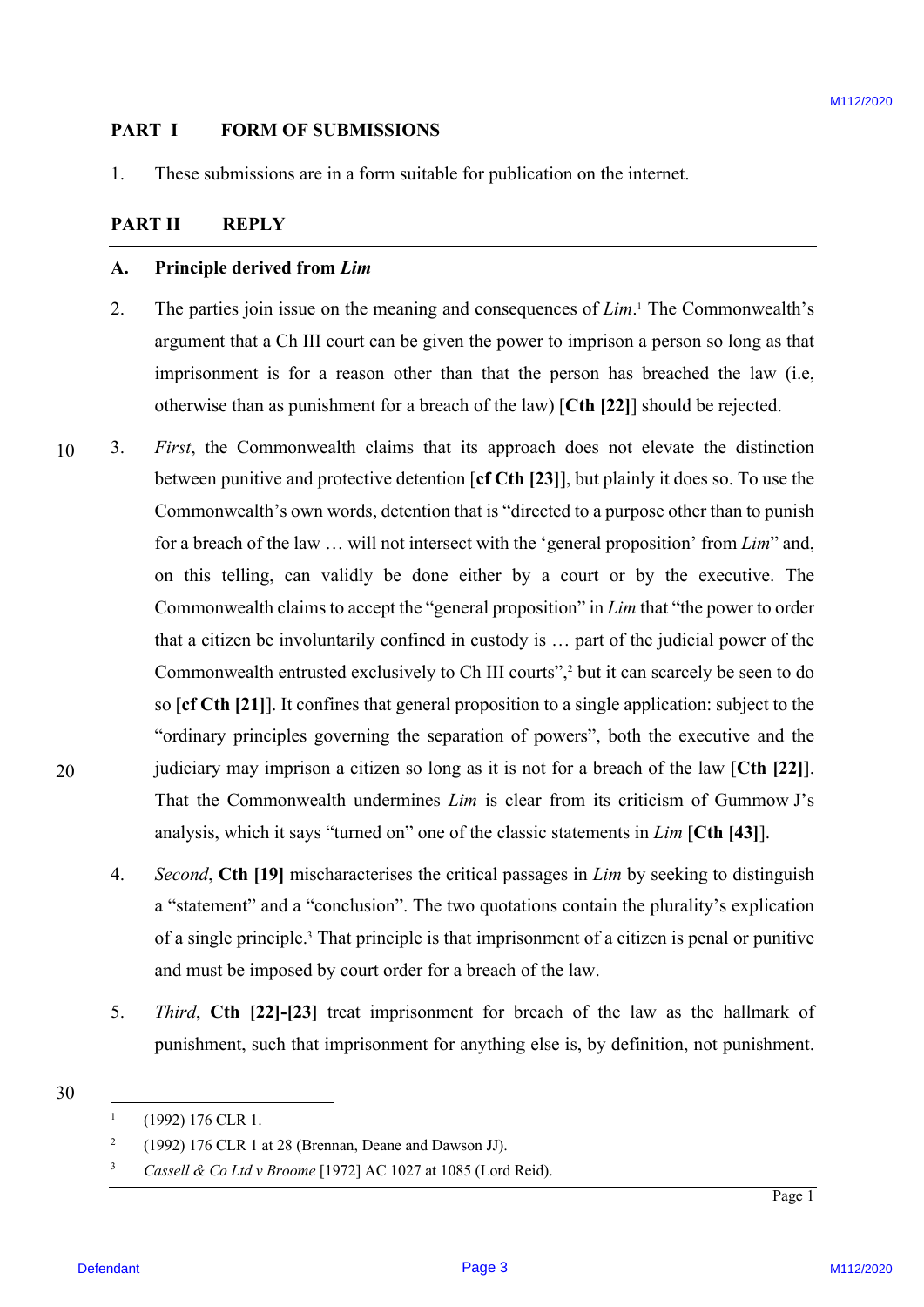But that is not supported by *Lim*: the joint judgment focused on substance over form and But that is not supported by Lim: the joint judgment focused on substance over form and recognised that detention could be punitive even if divorced from any breach of the law.<sup>4</sup>

6. *Fourth*, the only case involving the judicial power of the Commonwealth in which a "non-Fourth, the only case involving the judicial power of the Commonwealth in which <sup>a</sup> "nonpunitive" power of a similar kind was accepted as part of the judicial power of the punitive" power of a similar kind was accepted as part of the judicial power of the Commonwealth was *Thomas*.<sup>5</sup> But *Thomas* is distinguishable and does not assist the Commonwealth's argument including because the majority's decision in that case did not Commonwealth's argument including because the majority's decision in that case did not rest solely on control orders serving a "non-punitive" purpose: see RS [48]. Also critical were historical analogues<sup>6</sup> – an important souce of guidance on the meaning of the judicial power of the Commonwealth.7 There are no historical analogues here. The only examples power of the Commonwealth.' There are no historical analogues here. The only examples to which the Commonwealth can point are of recent State legislation. to which the Commonwealth can point are of recent State legislation. But that is not supported by *Limit* the joint judge<br>perti-focused on substance were form and<br>research that determine contail be pumitte over in findered from a by two<br>stands of the law to the simulative" power of a simil

### **B. State and Commonwealth judicial power** State and Commonwealth judicial power

- 7. The parties join issue on whether the judicial power of the States is the same as the judicial The parties join issue on whether the judicial power of the States is the same as thejudicial power of the Commonwealth. This issue is said to inform the assessment of *Kable [No 2]<sup>8</sup>* and the analogical assistance gained, if any, from State preventative detention regimes. and the analogical assistance gained, if any, from State preventative detention regimes.
- 8. The Commonwealth says that "the only differences ... are those that arise from the different sources of the authority to adjudicate", but then says that "[t]he character of Commonwealth and State judicial power is the same, regardless of its source" [**Cth [14],** Commonwealth and State judicial power is the same, regardless of its source" [Cth [14], **[39]**]. Reading those sentences together, what the Commonwealth must mean is that the [39]]. Reading those sentences together, what the Commonwealth must mean is that the only difference between the judicial power of the Commonwealth and the judicial power of the States is their source. The former is sourced in Ch III of the Commonwealth Constitution, whereas the latter is sourced in State Constitutions.
- 9. This assumes that the source of a power has no bearing upon its character. But as we submitted in **RS [63]**, the different source of power **is** important and consequential. What submitted in RS [63], the different source of power is important and consequential. What the "judicial power" of a polity can validly encompass is informed by what its the "judicial power" of <sup>a</sup> polity can validly encompass is informed by what its Constitution mandates as to the division of that body politic's governmental power Constitution mandates as to the division of that body politic's governmental power between the branches of government. Change the lines of separation, or indeed require between the branches of government. Change the lines of separation, or indeed require no separation at all, and so change not only what each branch of government can do but no separation at all, and so change not only what each branch of government can do but

 $8 \qquad (2013)$  252 CLR 118.

20 20

<sup>4</sup> (1992) 176 CLR 1 at 27 (Brennan, Deane and Dawson JJ). (1992) 176 CLR 1 at 27 (Brennan, Deane and Dawson JJ).

<sup>30</sup> 30 <sup>5</sup> (2007) 233 CLR 307. (2007) 233 CLR 307.

 $6$  (2007) 233 CLR 307 at [16]-[17] (Gleeson CJ), [121] (Gummow and Crennan JJ), [463] (Hayne J).

<sup>7</sup> See **RS fn 35**. See RS fn 35.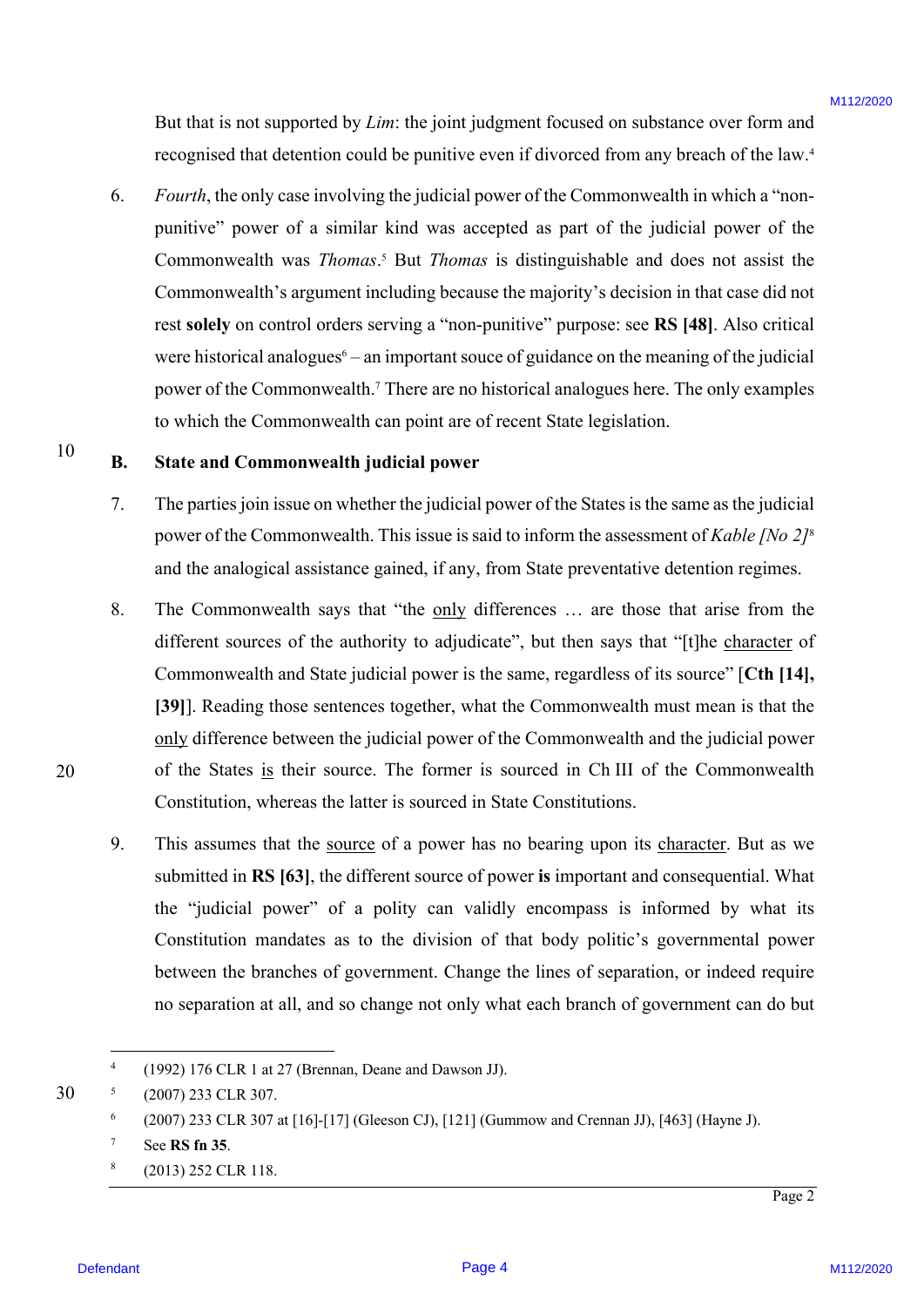the very content of legislative, executive and judicial power itself. *Rizeq*<sup>9</sup> does not hold to the contrary. The quote from *Rizeq* in Cth [39] says that the character of judicial power is unaffected by the source of the law to be applied in the exercise of that power. The is unaffected by the source of the law to be applied in the exercise of that power. The quote does **not** say that the source of judicial power is irrelevant to its character. quote does not say that the source of judicial power is irrelevant to its character.

- 10. That the judicial power of the States is different from the judicial power of the That the judicial power of the States is different from the judicial power of the Commonwealth in ways that extend beyond the trite circumstance that one emanates from Commonwealth in ways that extend beyond the trite circumstance that one emanates from a State Constitution and the other emanates from Ch III of the Commonwealth a State Constitution and the other emanates from Ch III of the Commonwealth Constitution is not new: see **RS [61]**. And if the last sentence of **Cth [14]** is to be taken Constitution is not new: see RS [61]. And if the last sentence of Cth [14] is to be taken to mean that this Court has implicitly decided that they are otherwise the same, that submission should be rejected. As RS [61] noted, some Justices have left the question open, while others have determined it in the respondent's favour. If there has been any open, while others have determined it in the respondent's favour. If there has been any implicit assumption of homogeneity, that assumption is not authority for anything.<sup>10</sup> the very content of lagislative, executive and justical power itself. Rizey does not hold<br>to the content, The quote from *Rizey* Och [99] any hat the chored of pluteaux is an unificed lyert<br>is to the content *B* page from 10.
	- 11. Acceptance of the respondent's argument does not transgress the exhortation that the Acceptance of the respondent's argument does not transgress the exhortation that the Constitution does not permit of "different grades or qualities of justice" [Cth [40]]. What is meant by that exhortation is that, "so far as concerns the judicial power of the is meant by that exhortation is that, "so far as concerns the judicial power of the Commonwealth", there can be no such different grades or qualities.11 No case holds that Commonwealth", there can be no such different grades or qualities.'' No case holds that the judicial power of the Commonwealth and the judicial power of the States are the same the judicial power of the Commonwealth and the judicial power of the States are the same save for their different source. So to hold would markedly confine State judicial power. save for their different source. So to hold would markedly confine Statejudicial power. 11.
	- 12. Once it is accepted that the judicial power of the States can include more than the judicial Once it is accepted that the judicial power of the States can include more than the judicial power of the Commonwealth, the *Kable* line of cases are distinguishable. The respondent power of the Commonwealth, the Kable line of cases are distinguishable. The respondent then relies on his submissions about  $Lim$  – applying as  $Lim$  does to the judicial power of the Commonwealth – to explain why it is that Div 105A of the *Criminal Code* is invalid the Commonwealth — to explain why it is that Div 105A of the Criminal Code is invalid when State preventive detention regimes have been upheld [**cf Cth [41]**]. when State preventive detention regimes have been upheld [cf Cth [41]].12.

### **C. Kable [No 2]** Kable [No 2]

13. The parties join issue on *Kable* and *Kable [No 2]*. *First*, the Court should hold that *Kable* The parties join issue on Kable and Kable [No 2]. First, the Court should hold that Kable did not involve one matter, but a matter concerning the validity of the CP Act and a distinct and unrelated controversy as to whether an order should otherwise be made under distinct and unrelated controversy as to whether an order should otherwise be made under the *CP Act* [RS [57]; cf Cth [36]-[37]]. The claim that the *CP Act* was invalid did not 13.

10 10

20 20

30 30

 $^{9}$  (2007) 262 CLR 1 at [53].

<sup>&</sup>lt;sup>10</sup> *CSR Ltd v Eddy* (2005) 226 CLR 1 at [13] (Gleeson CJ, Gummow and Heydon JJ).

<sup>11</sup> See *Kable* (1996) 189 CLR 51 at 103 (Gaudron J); see also 82 (Dawson J), 115 (McHugh J), 127 See Kable (1996) 189 CLR <sup>51</sup> at 103 (Gaudron J); see also 82 (Dawson J), 115 (McHugh J), 127 (Gummow J). (Gummow J).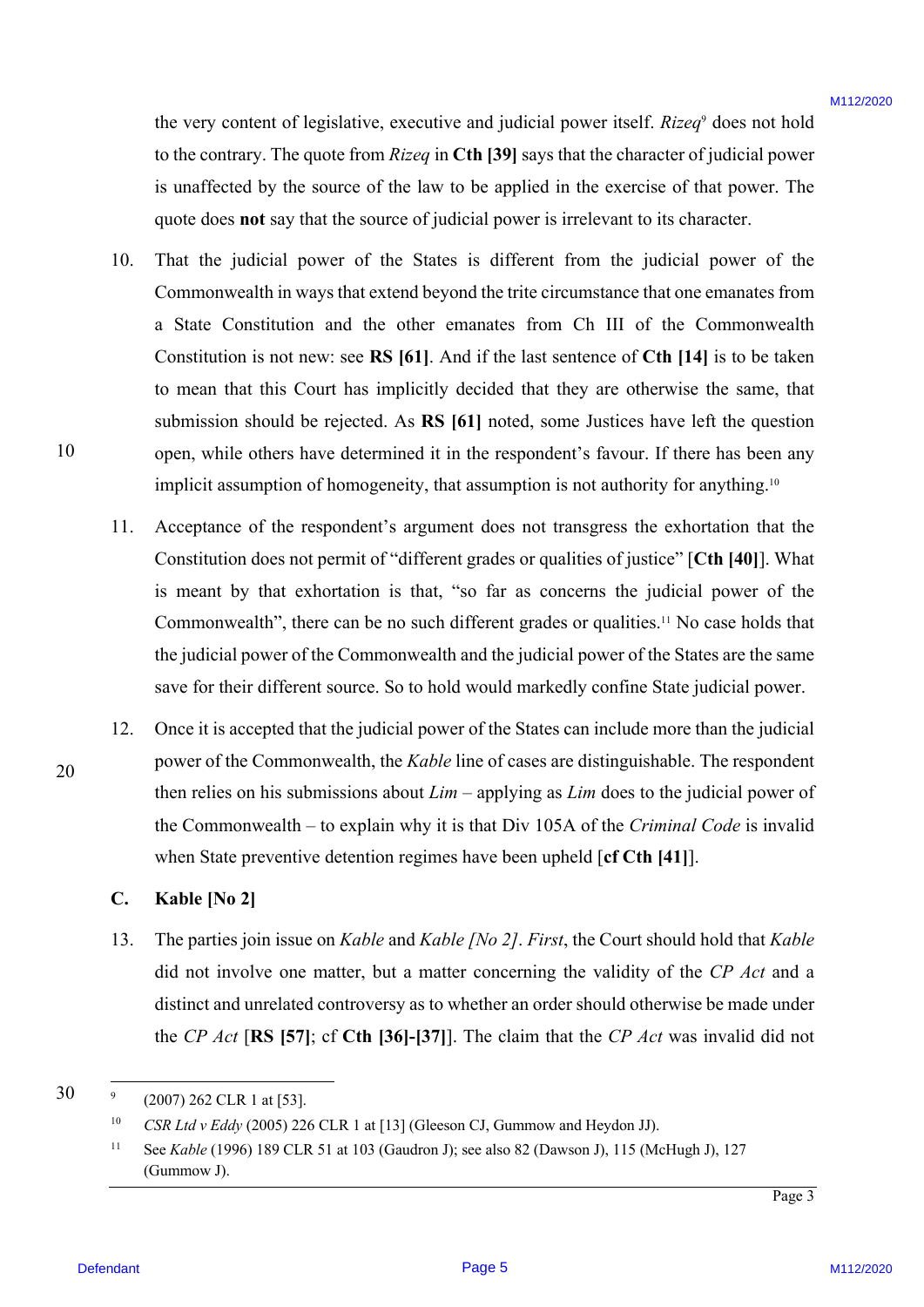arise out of a "common substratum of facts"<sup>12</sup> with the claim that an order should not be made. The former did not depend on constitutional facts. The latter depended on facts made. The former did not depend on constitutional facts. The latter depended on facts about the likelihood of Mr Kable commiting a serious act of violence. Mr Kable could about the likelihood of Mr Kable commiting a serious act of violence. Mr Kable could readily have commenced a separate proceeding in the High Court's original jurisdiction readily have commenced a separate proceeding in the High Court's original jurisdiction seeking a declaration of invalidity in respect of the *CP Act* without any risk of inconsistent seeking <sup>a</sup> declaration of invalidity in respect of the CP Act without any risk of inconsistent judgments on the substantive issues. And as we submitted in **RS [57]**, *Kable* is not judgments on the substantive issues. And as we submitted in RS [57], Kable is not authority for the proposition that there was only one matter because that was the mere authority for the proposition that there was only one matter because that was the mere assumption upon which the litigation in *Kable* proceeded. assumption upon which the litigation in Kable proceeded.

- 14. *Second*, s 79(1) of the *Judiciary Act 1903* (Cth) did not pick up s 5(1) of the *CP Act* [**cf** Second, <sup>s</sup> 79(1) of the Judiciary Act 1903 (Cth) did not pick up <sup>s</sup> 5(1) of the CP Act [ef **Cth [35]**. Section 5(1) was a "double function" provision that "deal[t] with substantive liabilities and [gave] jurisdiction with respect to them to the Supreme Court".<sup>13</sup> Not falling within the two kinds of laws discussed in *Rizeq*,<sup>14</sup> such a double function provision does not require s 79 to operate, because it deals with substantive liaiblities and confers State jurisdiction<sup>15</sup> rather than "governing the manner of exercise of State jurisdiction".<sup>16</sup> 14.
- 15. Third, the Commonwealth cannot account for *Fardon*.<sup>17</sup> If the raising of a constitutional defence results in only federal judicial power being exercised in the resolution of the defence results in only federal judicial power being exercised in the resolution of the proceedings, including as to the merits of the order sought under the impugned State Act, proceedings, including as to the merits of the order sought under the impugned State Act, then this Court in *Fardon* should not have considered the institutional integrity of the Supreme Court but, rather, only whether there was a conferral of judicial power in Supreme Court but, rather, only whether there was <sup>a</sup> conferral of judicial power in accordance with *Boilermakers*. <sup>18</sup> That would be so either because it would need to be accordance with Boilermakers.'\* That would be so either because it would need to be shown that the power to make the order was not incompatible with the Constitution such shown that the power to make the order was not incompatible with the Constitution such that it could be picked up by s 79(1) of the *Judiciary Act* (if the submission at [14] above that it could be picked up by <sup>s</sup> 79(1) of the Judiciary Act (ifthe submission at [14] above is wrong);<sup>19</sup> or because it would need otherwise to be shown that the power could validly arise out of a "common substrature of functions of the claim that an order should not be<br>not. The former deformed on constrainting filter in the latter dependent<br>about the lifective of the Kinkle communities is evident at 15.

10 10

30 30

<sup>&</sup>lt;sup>12</sup> Re Wakim (1999) 198 CLR 511 at [140] (Gummow and Hayne JJ). See also, eg, *Petrotimor v Commonwealth* (2003) 128 FCR 507 at [24]-[28] (Black CJ and Hill J) Commonwealth (2003) 128 FCR 507 at [24]-[28] (Black CJ and Hill J)

<sup>13</sup> *Kable* (1996) 189 CLR 51 at 130 (Gummow J). Kable (1996) 189 CLR <sup>51</sup> at 130 (Gummow J).

<sup>14</sup> (2017) 262 CLR 1 at [103]-[104]. (2017) 262 CLR 1 at [103]-[104].

<sup>&</sup>lt;sup>15</sup> R v Commonwealth Court of Conciliation and Arbitration; Ex parte Barrett (1945) 70 CLR 141 at 165-166 (Dixon J). 165-166 (Dixon J).

<sup>16</sup> *Masson v Parsons* (2019) 266 CLR 554 at [30]. Masson v Parsons (2019) 266 CLR 554 at [30].

<sup>17</sup> (2004) 223 CLR 575. (2004) 223 CLR 575.

<sup>18</sup> (1956) 94 CLR 254. (1956) 94 CLR 254.

<sup>&</sup>lt;sup>19</sup> See Australian Securities and Investments Commission v Edensor Nominees Pty Ltd (2001) 204 CLR 559 at [72]-[74] (Gleeson CJ, Gaudron and Gummow JJ); W Bateman, 'Federal jurisdiction in CLR 559 at [72]-[74] (Gleeson CJ, Gaudron and Gummow JJ); W Bateman, 'Federal jurisdiction in State courts: An elaboration and critique' (2012) 23 *Public Law Review* 246 at 262-263. State courts: An elaboration and critique' (2012) 23 Public Law Review 246 at 262-263.